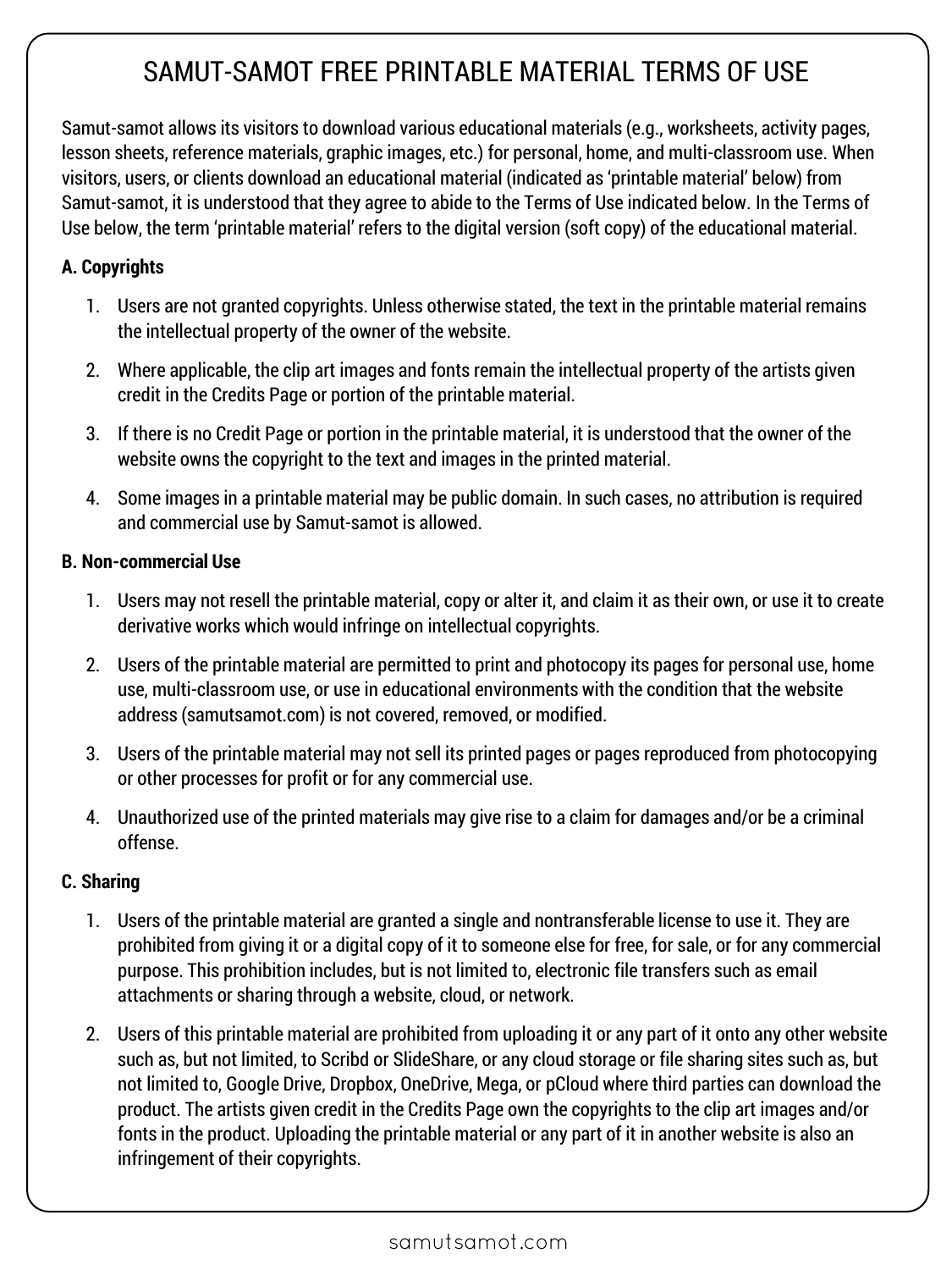- 3. Sharing the printable material with others (such as teachers or parents) is prohibited. However, sharing with your spouse is allowed. Please provide a link to the website instead.
- 4. Users of this printable material may provide a direct link to the blog https://samutsamot.com/ if they are reviewing the printed material or recommending it through social media websites.

#### **D. Storing**

- 1. Users of this printable material may copy and store this product in another device that is theirs for personal and private use. A third party must not be able to access the printable material.
- 2. For paid printable materials, Samut-samot and the author or authors cannot be held responsible for the loss, accidental deletion, or damage of the product after its initial receipt through email.

Questions regarding the allowable use of the printable materials from this website should be emailed to samutsamot.mom@gmail.com.

# **MAGBASA TAYO: Ang Bagyo**

## **CREDITS**

The author of the text in this product is Samut-samot Mom, the owner of the WordPress blog **samutsamot.com**. This product was created using licensed graphics and fonts from the artists below. It is a violation of copyright law to copy and use the graphics for other purposes. If you are interested in using them for your own work, you can purchase them from the artist's online stores. The links are provided below.



<https://www.teacherspayteachers.com/Store/Kari-Bolt-Clip-Art>



<https://www.teacherspayteachers.com/Store/Krista-Wallden-Creative-Clips>

samutsamot.com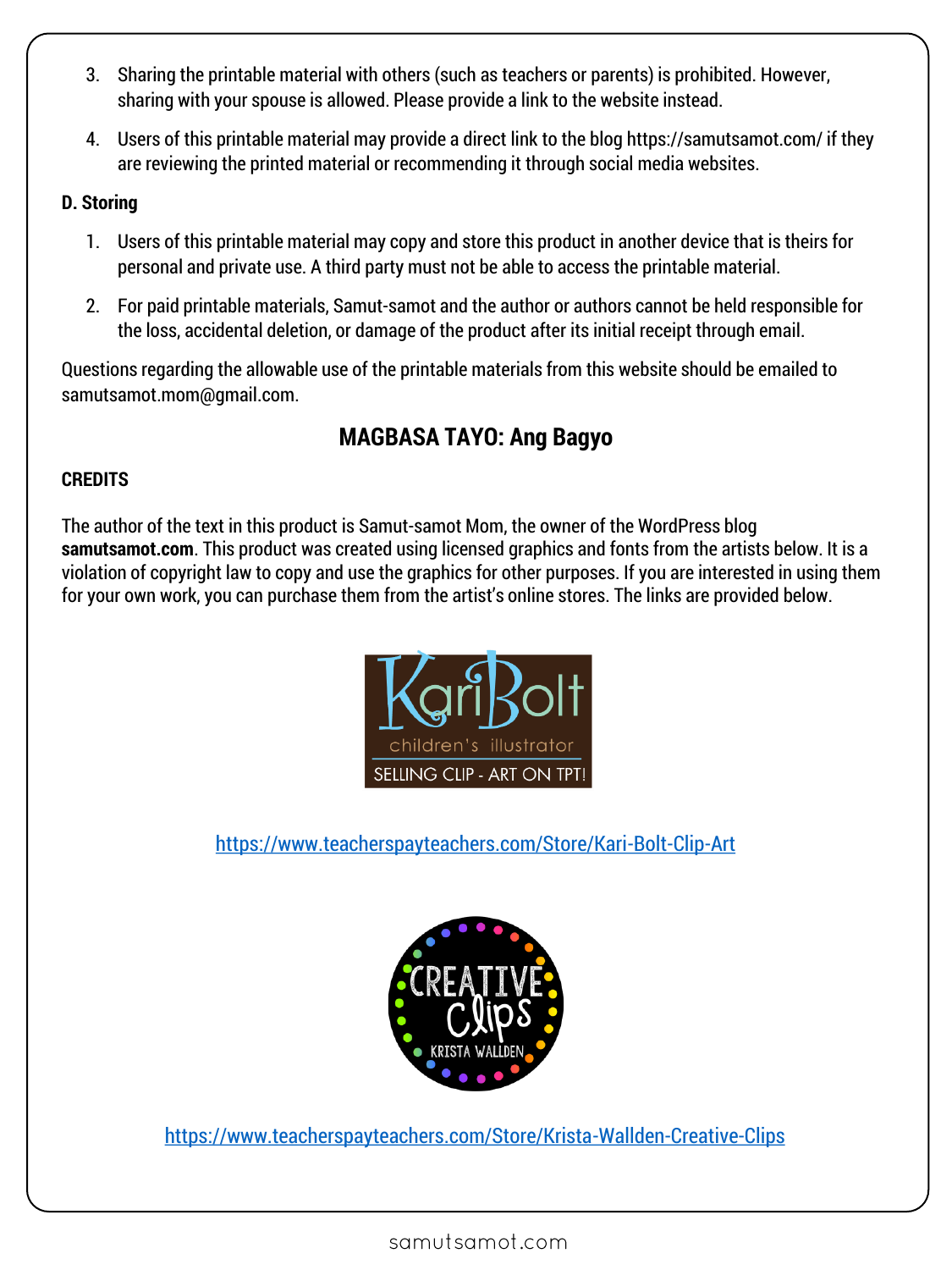# Magbasa Tayo!

Alam mo ba kung ano ang bagyo? Magbasa tayo tungkol dito.

# **Ang Bagyo**

Sabi ni Tatay may bagyo. Malaki at malakas daw ito. Dadaan daw sa amin ang bagyo. Maghanda raw kami para rito.

"Tatay, ano po ba ang bagyo?" tanong ko. "Para ba itong Pasko na dapat may handa tayo?"

"Hindi, anak," sabi ng tatay ko. "Ang bagyo ay hindi tulad ng Pasko. Masamang panahon ito. Magdadala ng ulan at hangin ito. Baka tubig-baha ay pumasok dito. Ito rin ay may malakas na hangin. Marami itong paliliparin."

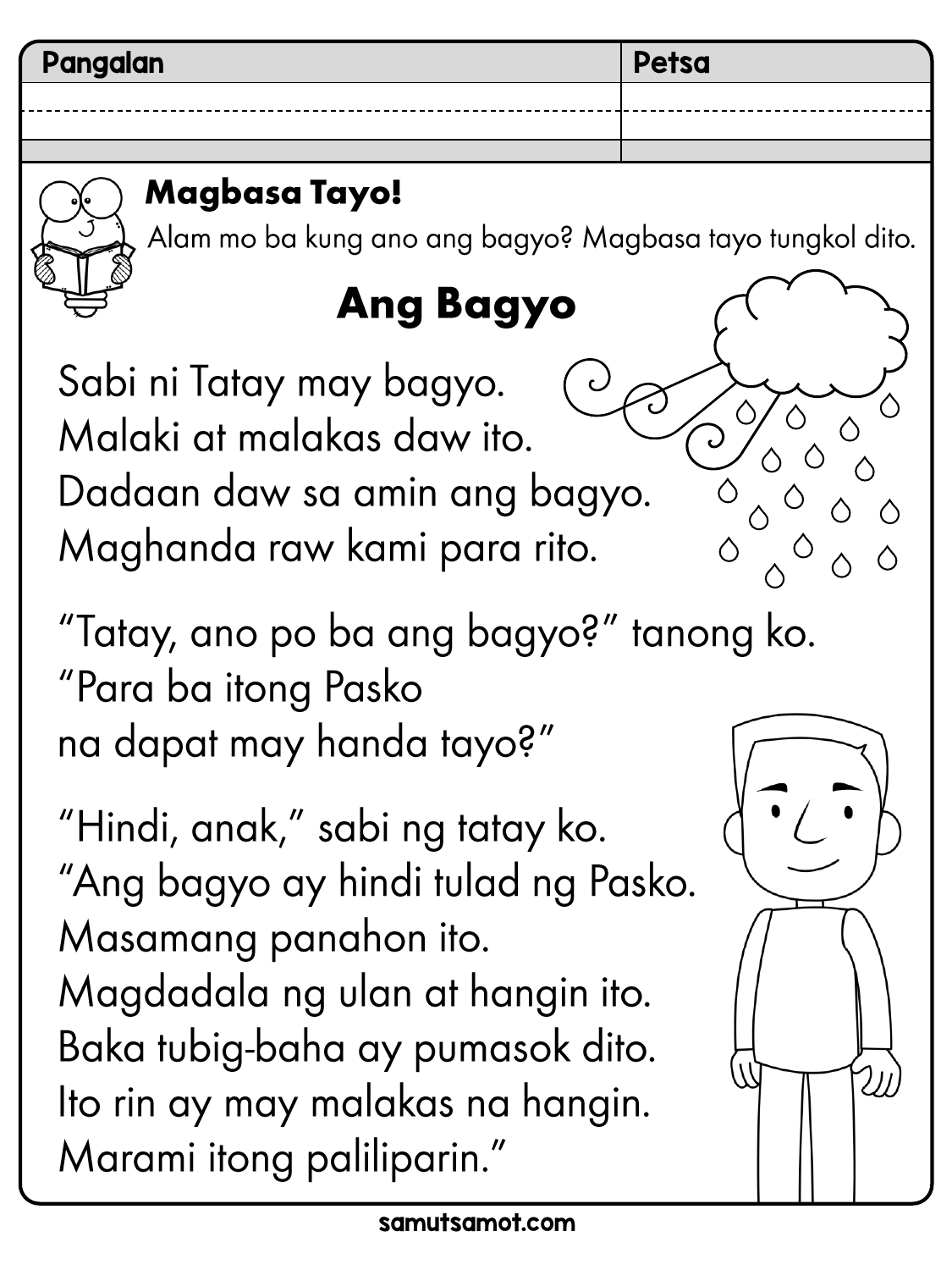"Naku, Tatay! Takot ako sa bagyo!" sabi ko. "Sana hindi tayo bahain! Sana hindi tayo liparin! Mga dasal ang aking sasabihin."

"Huwag tayong matakot sa bagyo. Sa halip ay maghanda tayo," sabi ng tatay ko. "Ang bahay natin ay gawa sa semento. Ligtas tayo sa loob nito. Dadaan at lilipas din ang bagyo."

Hawak ni Tatay ang kamay ko. "Halika, tulungan mo ako. Ihanda ang mga ilawan at baterya, ang radyo, tubig, at mga de-lata."

"Opo, Tatay, maaasahan mo," sagot ko. Tutulong ako sa paghanda para sa parating na bagyo."